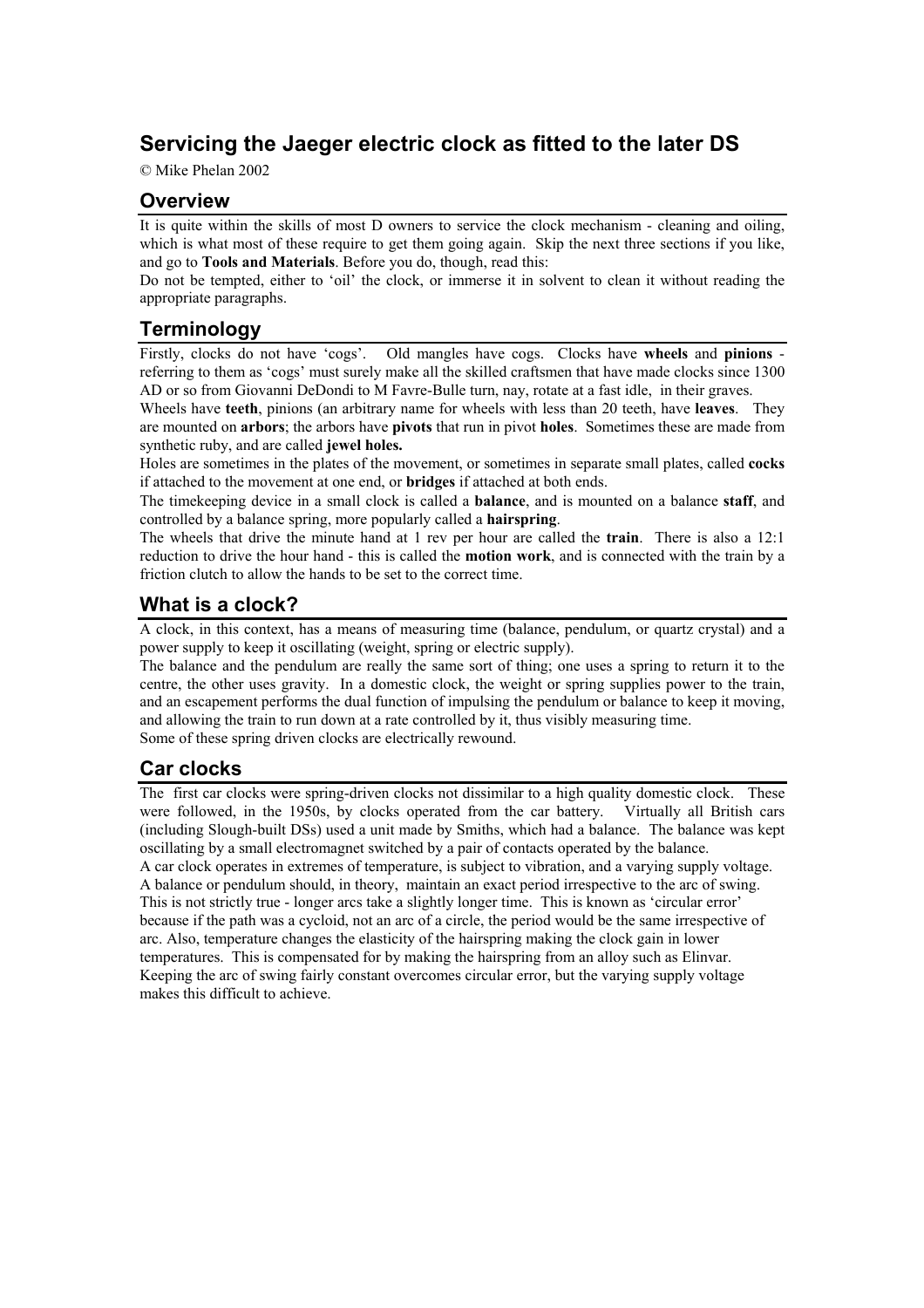Another error is positional error, but this is less of a problem in a car clock than in a watch, unless you make a habit of driving up steep gradients, very adverse cambers, or turn cars over frequently.



Positional error is caused by variations in arc due to varying pivot friction and errors of poise; as you can see it is really circular error. If the balance had conventional pivots, the friction due to the pivot shoulders would be excessive when the staff was vertical, causing the clock to gain. Balance pivots have endstones (see pic) to reduce friction when the staff is other than horizontal.

The clocks with mechanical contacts have several shortcomings:

- 1. The contacts wear
- 2. The contacts tarnish
- 3. There is always a compromise between sufficient contact pressure and too much interference with the balance, affecting accurate timekeeping

The Jaeger clock replaces the contacts with an electronic switch.



#### **How the clock works**

This clock uses a design with a rather interesting history. In 1924, Leon Hatot invented a batterydriven domestic clock, and formed the ATO company. ATO clocks are now collectible antiques. In 1953, they filed a patent to use a transistor in a clock for the first time. The design was used under licence by many manufacturers, including Jaeger le Coultre, in their car clocks. Look at the bottom left corner of your DS clock dial for the words lic.ato.

The Jaeger clock has a balance impulsed by a coil some 10mm in diameter and 2mm thick. The coil (L2 in pic) is mounted in a hole in a PCB that carries the other electronic components. Embedded in L2 by interleaving the windings is the trigger coil L1. The balance has a soft iron arm carrying two magnets that swing over the coils. To complete the magnetic circuit, there is

an iron segment attached to the balance that passes under the coils.

TR1 is given a small standing base current with R1 and R2. This has a current superimposed on it from L1, as the magnets pass over the latter. TR1 amplifies the base waveform, feeding L2, which impulses the balance. C1 provides a small phase shift, R3 gives negative feedback to stabilize against supply variations to some extent.

Mounted in line with the coil, but diametrically opposite it, is a copper bar. This is to limit the swing of the balance - if the magnets swing over it, they induce a current whose field opposes that of the magnets, limiting the arc to some 220 degrees. The copper bar is, in effect, a coil that is shorted out.

As it stands, the clock is not self starting - the balance needs to be given an initial swing. This is done by the standing base current due to R1 pulling the balance off centre when the supply is connected. A switch on the handset knob breaks the negative side of the supply, so the balance is freed. A push or two on the knob will start the clock.

Up to now, we have a swinging balance, but nothing else. A nylon gathering pallet on the staff pushes the first wheel of the train around, half a tooth per swing. This is a **contrate** wheel, called so because the teeth are axial, not radial. The train has five wheels in total, all made of nylon, the last one rotating once an hour and driving the motion work.

The contrate wheel has a small friction spring pressing on one pivot to ensure that it only moves when propelled, and not by inertia or vibration.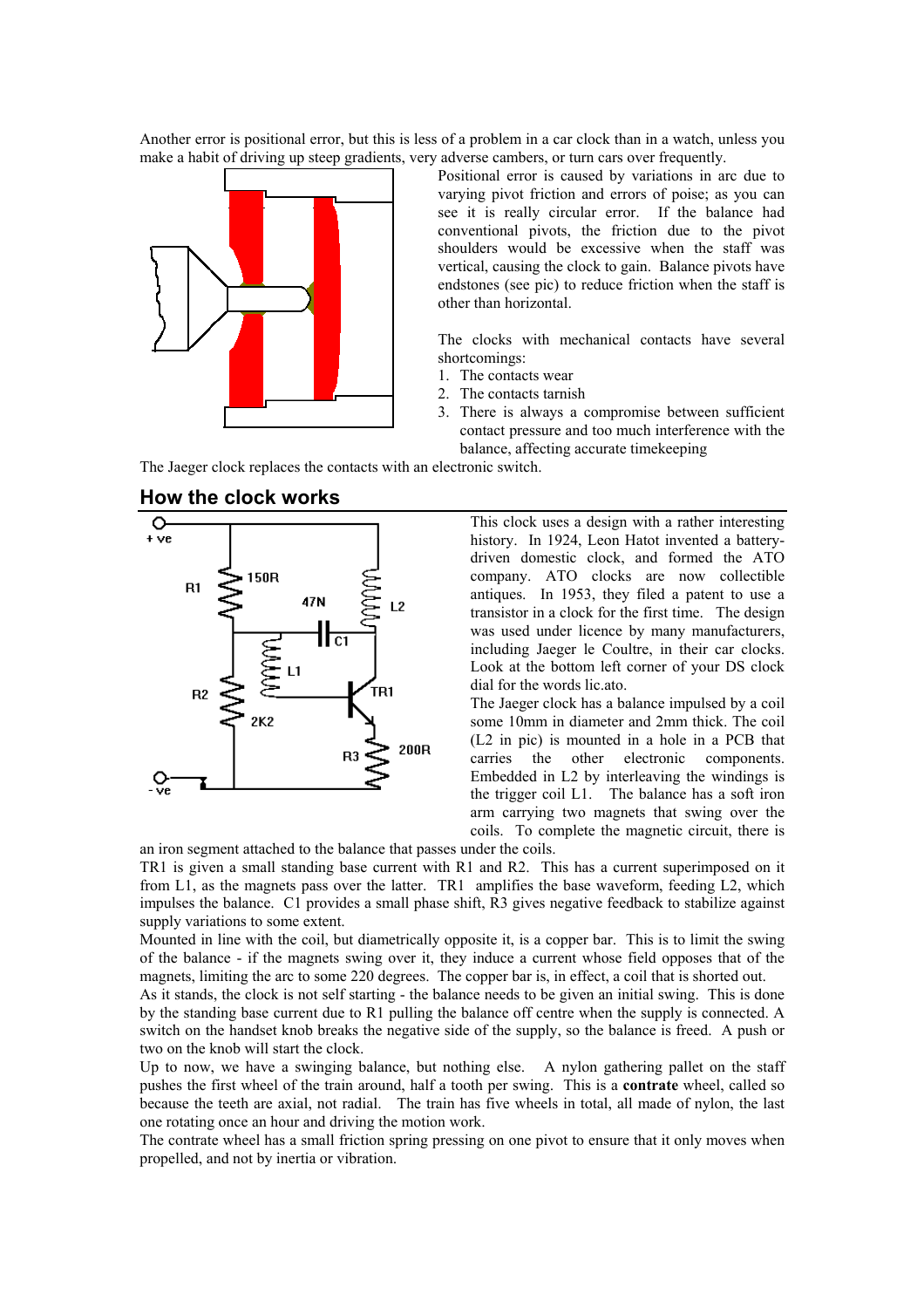## **Tools and materials required**

**Essential**: small screwdrivers, clock oil, small pliers, small childs' paintbrush with shortened bristles for cleaning, tweezers, loupe (jeweller's eyeglass) about x3 magnification

**Desirable**: oiler (small sewing needle softened and flattened at end), pegwood (or sharpened cocktail stick) Artery forceps or small circlip.

## **Examining, dismantling and cleaning**

OK - here we go! First - do not start repairing a small clock if you have just lifted an engine out, or done similar heavy work. Your manual dexterity will be impaired. Sort yourself out a clean table and some good light, and no disturbances. Listen to some Sibelius if you have it.

The first thing to do is pull off the hand set knob, then remove the bezel. This latter is held on by the rather crude method of turning the edges over on all four sides. Make a couple of vice soft jaws (see pic) and grip clock lightly. Carefully turn three of the edges back using an old knife with the end of the blade cut at 90 degrees and sharpened like a chisel.. Once you have done this, the bezel and glass (actually acrylic) will come off. Remove the illumination bulb, and th4e two screws retaining the movement in the case. The movement should pull out - the rubber gasket may stick a little.



**Warning:** The balance pivots in these clocks take no prisoners. Be **very** careful not to knock the balance or staff, or let any tools slip, or to bend the magnet arms. If you break a pivot - that's it. If you have the skill to turn a balance staff, all well and good, but you probably would not be reading this.

Remove the black washer and spring from the set-hand arbor, then carefully pull off the minute hand use your fingers to do this, no tools. The hour hand will probably pull off its collet - if the collet comes off with it - fine. If not, take the dial screws out, and from below the dial, place two screwdrivers under the hour hand collet diametrically opposite, and twist them in opposite directions to lever the collet off. The dial can

now be removed, together with the set-hand pinion.

At this point, you ought the put the clock across a battery and diagnose the problem.

#### **It will probably be one of the following:**

- 1. Oil
- 2. Ferrous debris stuck on magnets
- 3. Starting switch not making contact
- 4. Broken balance pivot (s)

1) Any visible oil is too much - the clock will need cleaning if you can see oil.

- 2) You may be able to get away without dismantling
- 3) You will need to remove the top plate and retension the switch

4) Not much hope, unless you can find someone to turn a new staff. You should be able to adapt a quartz movement (I hate the things!) and maintain the original hand setting knob (see later for suggestions and tips)